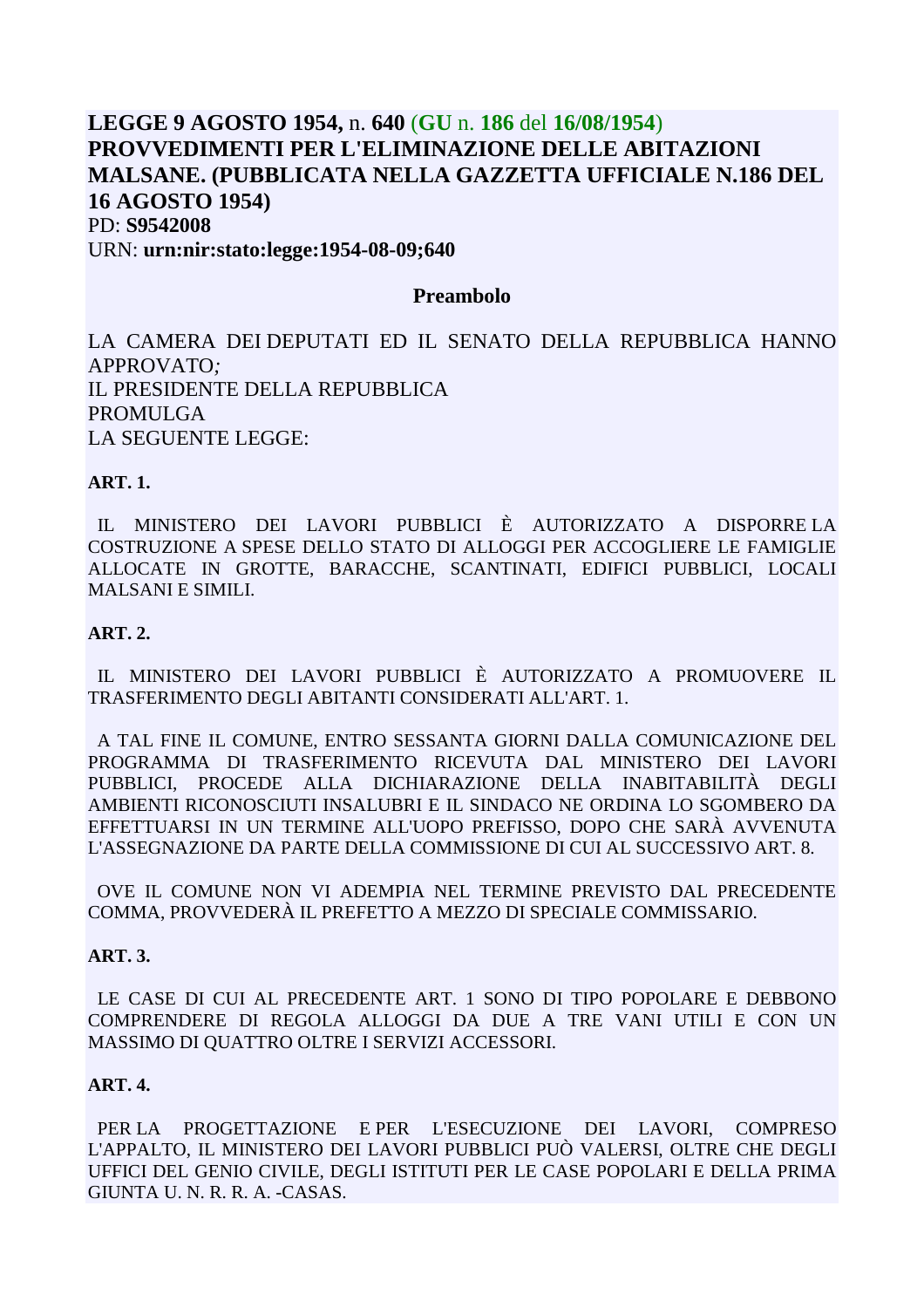IL RIMBORSO DELLE SPESE GENERALI DELLA PROGETTAZIONE, DIREZIONE, ASSISTENZA AL COLLAUDO SORVEGLIANZA ED **OLTRE CHE PER LE** ESPROPRIAZIONI EFFETTUATE DAGLI ISTITUTI PER LE CASE POPOLARI E DALLA PRIMA GIUNTA DELL'U. N. R. R. A. - CASAS È COMMISURATO A NON PIÙ DEL 3 PER CENTO DELL'IMPORTO NETTO DEGLI ACCONTI E DELLE RATE DI SALDO A FAVORE DEGLI APPALTATORI. TALE MISURA PUÒ ESSERE VARIATA CON DECRETI DEL MINISTRO PER I LAVORI PUBBLICI DI CONCERTO CON QUELLO PER IL TESORO.

IL COLLAUDO DEI LAVORI È DISPOSTO DAL MINISTERO DEI LAVORI PUBBLICI.

# $ART. 5.$

I LAVORI SONO AUTORIZZATI CON DECRETO DEL MINISTRO PER I LAVORI PUBBLICI.

L'APPROVAZIONE DEI PROGETTI EQUIVALE A DICHIARAZIONE DI PUBBLICA UTILITÀ E I RELATIVI LAVORI SONO CONSIDERATI URGENTI ED INDIFFERIBILI A TUTTI GLI EFFETTI DI LEGGE.

PER LA DETERMINAZIONE DELLE INDENNITÀ DI ESPROPRIAZIONE SI APPLICANO LE NORME CONTENUTE NELLA LEGGE 15 GENNAIO 1885, N. 282.

I PROGETTI DI COSTRUZIONE. SINO ALL'IMPORTO DI 200 MILIONI. SONO SOTTOPOSTI ALL'ESAME E PARERE DEI COMITATI TECNICO-AMMINISTRATIVI DEI PROVVEDITORATI ALLE OPERE PUBBLICHE, NELLE CUI CIRCOSCRIZIONI TERRITORIALI GLI ALLOGGI DEBBONO SORGERE; QUELLI D'IMPORTO SUPERIORE SONO SOTTOPOSTI ALL'ESAME E PARERE DEL CONSIGLIO SUPERIORE DEI LAVORI PUBBLICI.

## ART. 6.

GLI ALLOGGI COSTRUITI AI SENSI DELLA PRESENTE LEGGE SONO TRASFERITI, DOPO IL COLLAUDO, IN GESTIONE AGLI ISTITUTI PER LE CASE POPOLARI E ALLA PRIMA GIUNTA U. N. R. R. A.-CASAS.

OVE PARTICOLARI SITUAZIONI LO CONSIGLINO, IL MINISTERO DEI LAVORI PUBBLICI HA FACOLTÀ DI DISPORRE TALE TRASFERIMENTO DOPO L'EMISSIONE DEL CERTIFICATO DI ULTIMAZIONE, PREVIA COMPILAZIONE DELLO STATO DI CONSISTENZA DEGLI IMMOBILI.

## **ART. 7.**

GLI ALLOGGI SONO ASSEGNATI IN LOCAZIONE OVVERO CON PATTO DI **FUTURA VENDITA.** 

I LOCATARI DEGLI ALLOGGI PAGANO UN CORRISPETTIVO ANNUO.DA DETERMINARSI DAI MINISTRI PER I LAVORI PUBBLICI E PER IL TESORO, COMPRENSIVO DI TUTTO O PARTE SIA DEL FRUTTO DEL CAPITALE INVESTITO NELLA COSTRUZIONE SIA DELLE SPESE ENUMERATE ALL'ULTIMO COMMA DELL'ART. 21 DEL TESTO UNICO 28 APRILE 1938, N. 1165.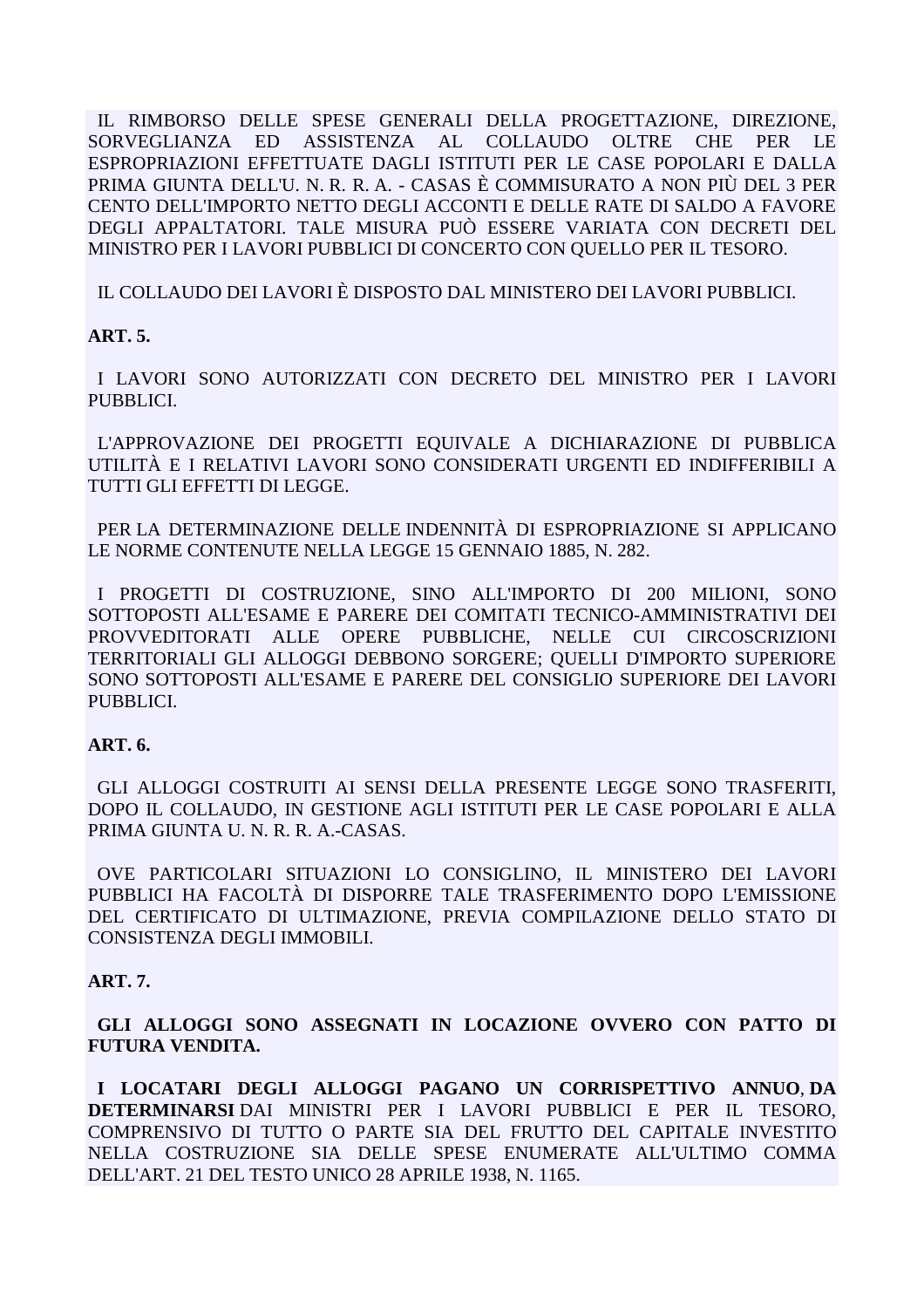IN CASO DIASSEGNAZIONE CON PATTO DI FUTURA VENDITA, IL CORRISPETTIVO È DETERMINATO IN BASE AL COSTO DI COSTRUZIONE, DA CORRISPONDERSI IN 35 RATE ANNUALI SENZA INTERESSI ED ALLE SPESE DI CUI AL PRECEDENTE CAPOVERSO. DECORSI DIECI ANNI DALL'ASSEGNAZIONE, GLI ASSEGNATARI POSSONO CHIEDERE IL TRASFERIMENTO ANTICIPATO DELLA **PROPRIETÀ, VERSO PAGAMENTO IN UNICA SOLUZIONE DELLA OUOTA DI** CAPITALE ANCORA DOVUTA, RIDOTTA DI UN TERZO.

LA OUOTA PER FRUTTO DEL CAPITALE E OUELLA PER AMMORTAMENTO DELLA SPESA SONO VERSATE DAGLI ISTITUTI GESTORI IN CONTO ENTRATE EVENTUALI DEL TESORO.

## IL PAGAMENTO DEI CANONI DI LOCAZIONE E DI AMMORTAMENTO E LE EVENTUALI MOROSITÀ SONO DISCIPLINATI DALLE NORME DEL TESTO UNICO 28 APRILE 1938, N. 1165.

QUALORA GIÀ I TRE QUARTI DEGLI ALLOGGI DI UN EDIFICIO SIANO STATI TRASFERITI IN PROPRIETÀ DEGLI ASSEGNATARI. LA GESTIONE SARÀ DISCIPLINATA DALLE VIGENTI DISPOSIZIONI DI LEGGE SUI CONDOMINI.

## **ART. 8.**

GLI ALLOGGI SONO ASSEGNATI ALLE FAMIGLIE PER LE OUALISIA STATA PRONUNZIATA LA DICHIARAZIONE DI CUI ALL'ART. 2 OVVERO, SE QUESTA NON ESISTA, IN RELAZIONE ALL'URGENZA DI SISTEMAZIONE DEI NUCLEI FAMILIARI INDICATI ALL'ART. 1 E SEMPRE CHE IL CAPO FAMIGLIA E IL CONIUGE POSSIEDANO I REQUISITI PRESCRITTI PER L'ASSEGNAZIONE DEGLI ALLOGGI DEGLI ISTITUTI PER LE CASE POPOLARI.

FUORI DEL CASO IN CUI SIA STATA PRONUNCIATA LA DICHIARAZIONE DI CUI ALL'ART. 2, NON HANNO TITOLO A CONCORRERE ALL'ASSEGNAZIONE DEGLI ALLOGGI I NUCLEI FAMILIARI CHE HANNO PRESO ALLOGGIO IN GROTTE, BARACCHE, SCANTINATI, EDIFICI PUBBLICI, LOCALI MALSANI E SIMILI SUCCESSIVAMENTE ALLA DATA DI PUBBLICAZIONE DELLA PRESENTE LEGGE.

L'ASSEGNAZIONE DEGLI ALLOGGI È FATTA PER OGNI COMUNE DA UNA COMMISSIONE COMPOSTA DAL PREFETTO O DA UN SUO DELEGATO. CHE LA PRESIEDE, DAL SINDACO O DA UN SUO DELEGATO, DA UN RAPPRESENTANTE DELL'ISTITUTO PER LE CASE POPOLARI E DELLA PRIMA GIUNTA DELL'U. N. R. R. A.-CASAS, DA UN RAPPRESENTANTE DELL'UFFICIO DEL GENIO CIVILE, DA UN RAPPRESENTANTE DELL'E. C. A. E DA UN RAPPRESENTANTE DELLE FAMIGLIE INTERESSATE NOMINATO DAL CONSIGLIO COMUNALE.

TALE COMMISSIONE PROVVEDERÀ ANCHE, SU SEGNALAZIONE DELL'ENTE GESTORE, AD ASSEGNARE GLI ALLOGGI CHE, GIÀ ASSEGNATI ED OCCUPATI, SI RENDESSERO SUCCESSIVAMENTE LIBERI.

**ART. 9.**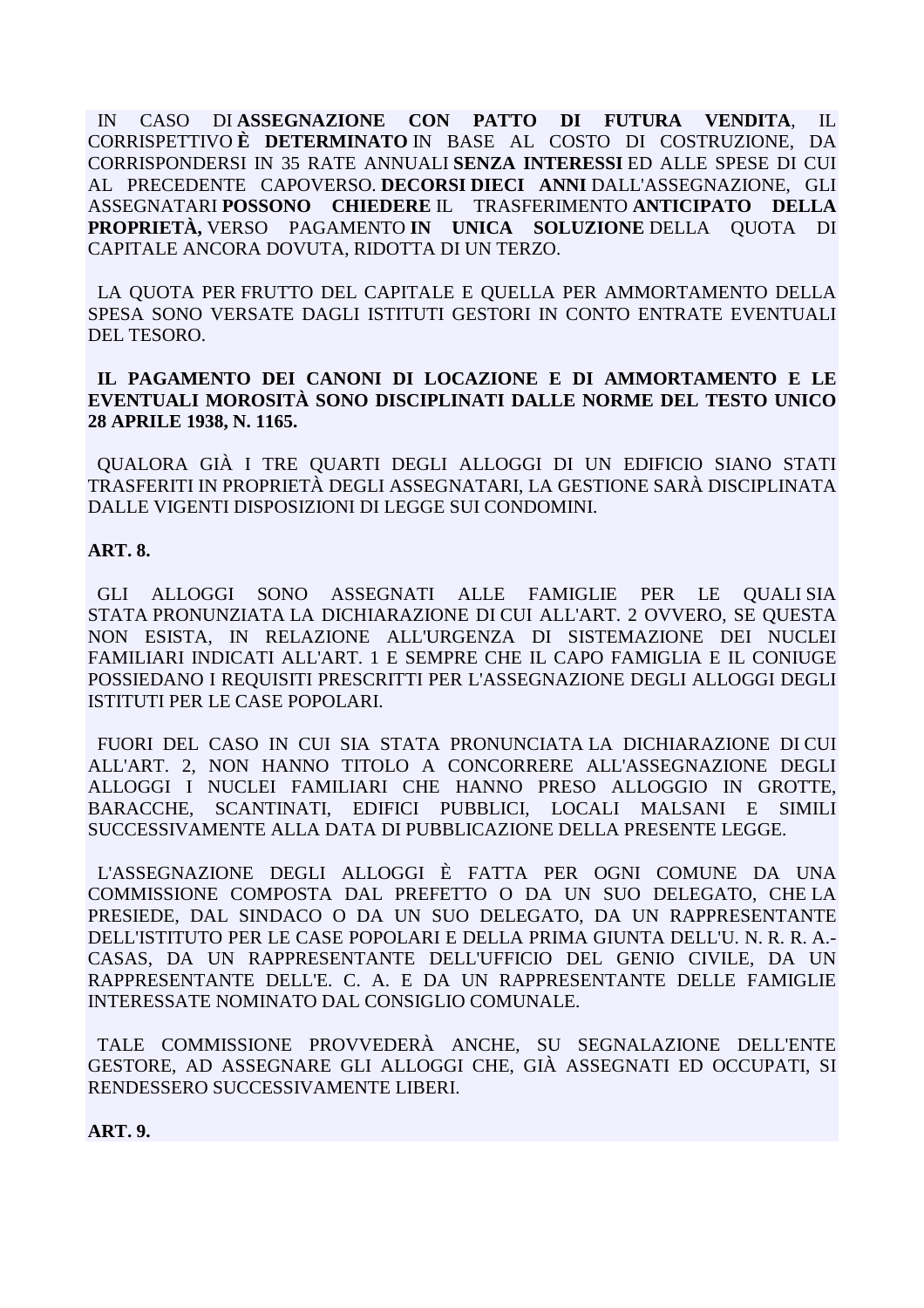I LOCATARI DEVONO EFFETTIVAMENTE OCCUPARE GLI ALLOGGI ENTRO IL TERMINE MASSIMO DI QUINDICI GIORNI DALLA DATA DELLA CONSEGNA, SOTTO PENA DI DECADENZA.

 È VIETATO DI CEDERE A QUALSIASI TITOLO E IN QUALSIASI FORMA L'USO DEGLI ALLOGGI. L'ISTITUTO GESTORE PUÒ, PER ECCEZIONALI MOTIVI, CONSENTIRE LA CESSIONE PARZIALE DELL'ALLOGGIO A FAVORE DI PARENTI FINO AL QUARTO GRADO DEL LOCATARIO. L'INADEMPIENZA IMPORTA LA REVOCA DELL'ASSEGNAZIONE E LO SFRATTO DALL'ALLOGGIO.

 L'ISTITUTO GESTORE PRIMA DI PRONUNCIARE LA REVOCA DELL'ASSEGNAZIONE NOTIFICA AL LOCATARIO L'INTIMAZIONE DI FAR SGOMBERARE I LOCALI OCCUPATI ENTRO IL TERMINE MASSIMO DI TRENTA GIORNI DALLA NOTIFICA.

 LA REVOCA DELL'ASSEGNAZIONE È DICHIARATA, CON ORDINANZA MOTIVATA, DAL PRESIDENTE DELL'ISTITUTO GESTORE.

 TALE ORDINANZA HA FORZA DI TITOLO ESECUTIVO A TUTTI GLI EFFETTI DI LEGGE; ALL'ESECUZIONE DELLO SFRATTO SI PROVVEDE A MEZZO DEL PERSONALE DELL'ENTE GESTORE, IL QUALE PUÒ RICHIEDERE DIRETTAMENTE L'ASSISTENZA DELLA FORZA PUBBLICA, CHE È TENUTA A DARE IL SUO AUSILIO.

## **ART. 10.**

 IL GENIO CIVILE PROVVEDE, ALL'ATTO STESSO DEL TRASFERIMENTO DEGLI ASSEGNATARI NEI NUOVI ALLOGGI, AI LAVORI NECESSARI PER LA DEMOLIZIONE DELLE BARACCHE E SIMILI ESISTENTI SUL SUOLO DI PROPRIETÀ DELLO STATO E DI ALTRI ENTI PUBBLICI NONCHÉ ALLA OSTRUZIONE DELLE GROTTE, CAVERNE E SIMILI.

 CHIUNQUE RIMUOVE O COMUNQUE MANOMETTE LE OPERE SUDDETTE È ESCLUSO DALL'ASSEGNAZIONE DEGLI ALLOGGI DI CUI ALLA PRESENTE LEGGE.

 LA SPESA OCCORRENTE PER L'ESECUZIONE DEI LAVORI DI CUI AL PRESENTE ARTICOLO GRAVA SUI FONDI AUTORIZZATI CON L'ART. 18.

# **ART. 11.**

 È VIETATA LA DESTINAZIONE AD USO DI ALLOGGIO DI LOCALI NON IDONEI ALL'ABITAZIONE O SGOMBERATI AI SENSI DELL'ARTICOLO PRECEDENTE.

 IN CASO DI VIOLAZIONE DELLA NORMA IL PREFETTO ORDINA L'IMMEDIATO SGOMBERO DEI LOCALI VALENDOSI PER L'ESECUZIONE DELLA FORZA PUBBLICA.

# **ART. 12.**

 IL MINISTERO DEI LAVORI PUBBLICI, QUALORA PROCEDA ALLA FORMAZIONE DI NUOVE BORGATE PER FAMIGLIE GIÀ ALLOGGIATE IN CASE MALSANE È AUTORIZZATO A COSTRUIRE NELL'AMBITO DELLE BORGATE STESSE EDIFICI AVENTI CARATTERE SOCIALE COME SCUOLE, ASILI, CHIESE, RICREATORI E SIMILI.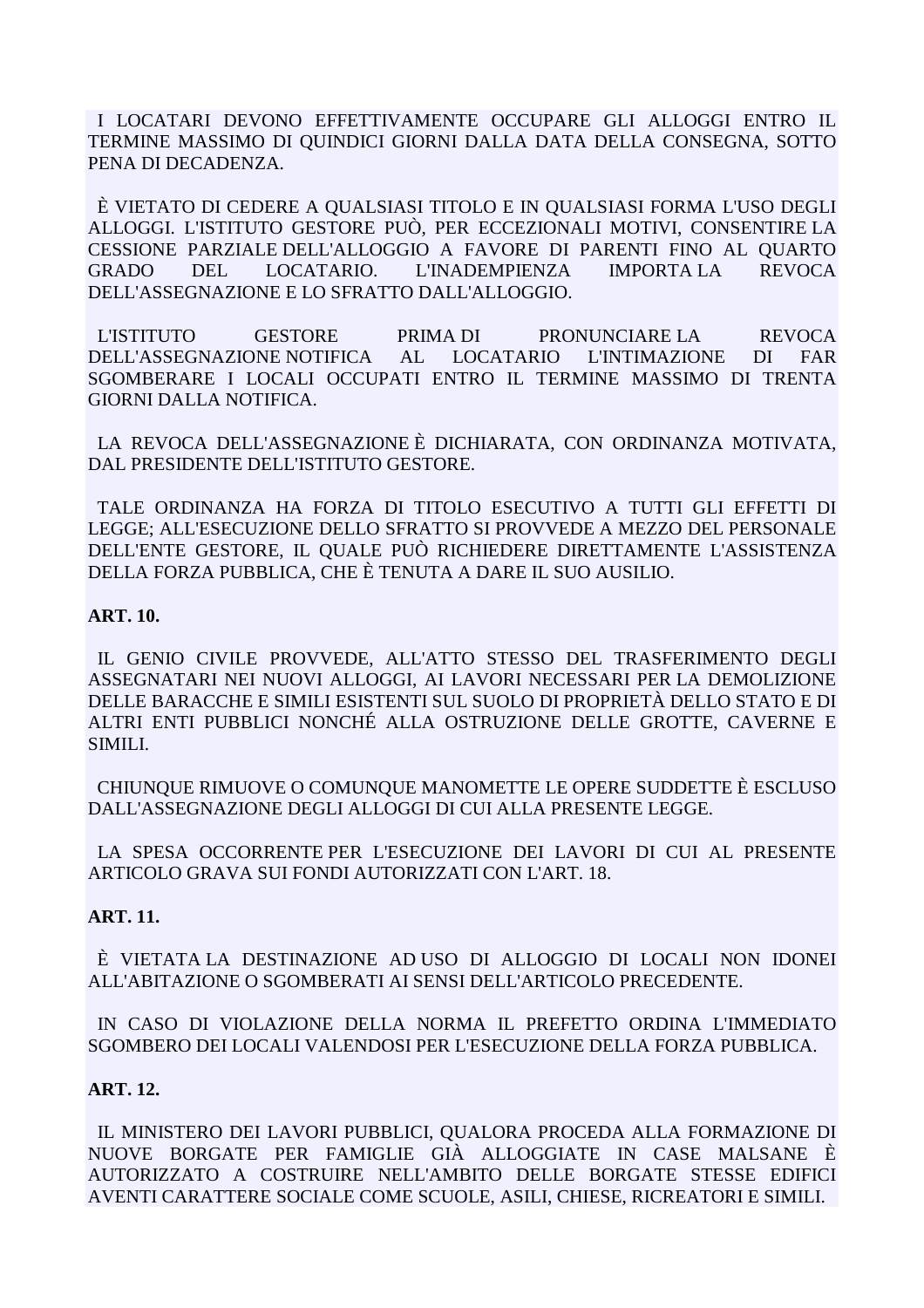LA SPESA PER LA COSTRUZIONE DI TALI EDIFICI NON POTRÀ SUPERARE LO 0,30 PER CENTO DEI FONDI DI CUI ALL'ART. 18.

## **ART. 13.**

 IL MINISTERO DEI LAVORI PUBBLICI PUÒ PROVVEDERE CON I FONDI DI CUI ALLA PRESENTE LEGGE ALLA ESECUZIONE DELLE OPERE PUBBLICHE ACCESSORIE INDISPENSABILI PER ASSICURARE L'ABITABILITÀ DEGLI ALLOGGI NEI COMUNI PER I QUALI SIA ACCERTATA L'IMPOSSIBILITÀ DI SOSTENERE LA RELATIVA SPESA.

## **ART. 14.**

 GLI ATTI E I CONTRATTI OCCORRENTI PER L'ATTUAZIONE DELLA PRESENTE LEGGE SONO ESENTI DALLE IMPOSTE DI BOLLO E DALLE TASSE DI CONCESSIONE GOVERNATIVA.

## **ART. 15.**

 SONO CONCESSI IL BENEFICIO DELL'IMPOSTA FISSA DI REGISTRO E QUELLA DELLA RIDUZIONE AL QUARTO DELL'IMPOSTA IPOTECARIA PER GLI ACQUISTI DI AREE E PER I CONTRATTI D'APPALTO QUANDO ABBIANO PER OGGETTO LA COSTRUZIONE DELLE OPERE DI CUI ALLA PRESENTE LEGGE.

## **ART. 16.**

 AGLI EFFETTI DELL'APPROVAZIONE DEI PIANI REGOLATORI GENERALI DI CUI ALL'ART. 10 DELLA LEGGE URBANISTICA 17 AGOSTO 1942, N. 1150, IL PARERE DEL CONSIGLIO SUPERIORE DEI LAVORI PUBBLICI SOSTITUISCE OGNI ALTRO PARERE DI AMMINISTRAZIONE ATTIVA E CORPI CONSULTIVI, SALVO IL PARERE DEL CONSIGLIO DI STATO.

# **ART. 17.**

 IL TERMINE DI CUI ALL'ART. 8, 5/A COMMA, DELLA PREDETTA LEGGE URBANISTICA È RIDOTTO A DUE ANNI, SALVO LA FACOLTÀ DEL MINISTERO DEI LAVORI PUBBLICI DI CONCEDERE, IN CASI DI COMPROVATA NECESSITÀ, UNA PROROGA, NON SUPERIORE COMUNQUE A DUE ANNI.

 PER I COMUNI INCLUSI IN ELENCHI GIÀ APPROVATI ALLA DATA DI ENTRATA IN VIGORE DELLA PRESENTE LEGGE, IL TERMINE DI DUE ANNI DI CUI AL COMMA PRECEDENTE DECORRE DALLA DATA MEDESIMA.

## **ART. 18.**

 PER LA COSTRUZIONE DELLE CASE DI CUI ALL'ART. 1, È AUTORIZZATA LA SPESA, A CARICO DEL BILANCIO DEL MINISTERO DEI LAVORI PUBBLICI, DI LIRE 8 MILIARDI PER L'ESERCIZIO 1953-54, DI LIRE 10 MILIARDI PER L'ESERCIZIO 1954-55 E DI LIRE 25 MILIARDI PER CIASCUNO DEGLI ESERCIZI DAL 1955-56 AL 1960-61 COMPRESO.